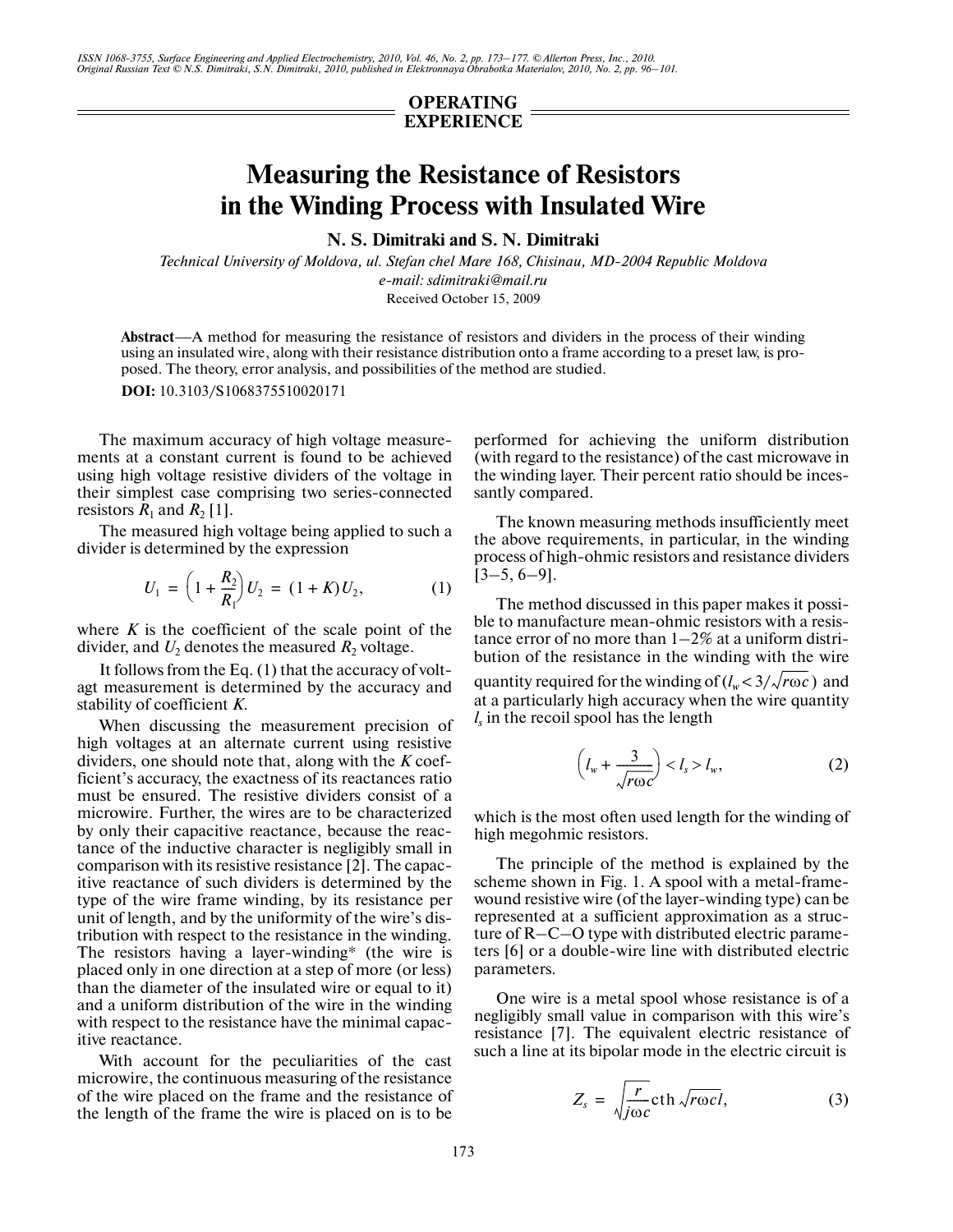



when  $l < 3/\sqrt{r\omega c}$ , u,

$$
Z_s = \sqrt{\frac{r}{j\omega c}}, \tag{4}
$$

when  $l > 3/\sqrt{r\omega c}$ , where *r* and *C* denote the resistance per unit of length of the wire itself and, correspond ingly, its capacity per unit of length with respect to the metal frame.

In the above methods  $[3-5, 9]$ , at the resistance measurement of the resistors in the winding process, the recoil spool with a wire enters the electric circuit as an electric bipolar unit and, along with the measured resistor, it may [9] or may not be a measured object. At

 $l_{\delta}$  < 3/ $\sqrt{r \omega c}$ , it has a negative effect on the accuracy of the resistor's resistance measurement, thus increasing the manufacturing error of the resistor with respect to the resistance up to tens of percents.

This paper offers a tripolar mode of the spool in the electric circuit (Fig. 1a) and a bridge system for the resistor's resistance measurement (Fig. 1b). The resis tance winding error of the resistor resulting from the finite value of the equivalent resistance of the spool with a wire can be substantially decreased and, in some cases, entirely removed.

Indeed, at  $l_{\delta} > 3/\sqrt{r \omega c}$ ,  $r l_{\delta} \ge Z_{sb}$ ,  $r l_{\delta} \ge Z_{se}$ , the scheme in Fig. 1c is simplified and takes the form of Fig. 1c, and the bridge balance takes place at the equality of

$$
R_0 + \text{Re}Z_{sb} = \text{R}_x + \text{Re}Z_{se}.
$$
 (5)

Here, two cases may occur:

(a) 
$$
\text{Re}Z_{sb} = \text{Re}Z_{se}
$$
, and then

$$
R_{x} = R_{0}; \tag{6}
$$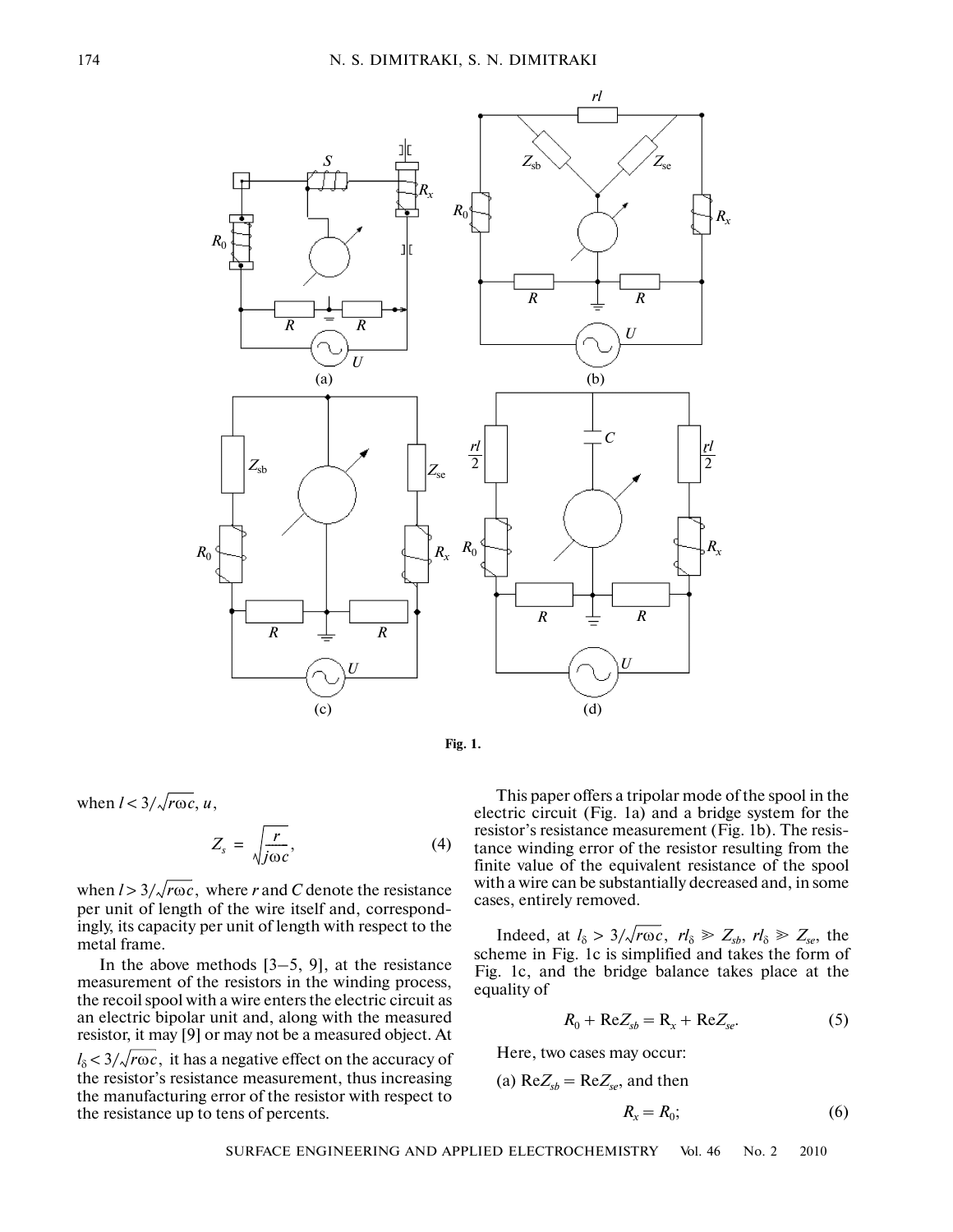

**Fig. 2.** *r*, kOhm/m:  $1 - 150$ ,  $2 - 90$ ,  $3 - 60$ ,  $4 - 40$ ;  $r = (r_w - r_k)/r_k$ , %.

(b) 
$$
RZ_{sb} \neq RZ_{se}
$$
, and then  
 $R_x = R_0 + \text{Re}Z_{sb} - \text{Re}Z_{se}$ . (7)

Hence, the relative error in the resistor's manufac turing with respect to the resistance will be the follow ing:

$$
\delta R = \frac{R_0 - R_x}{R_0} = \frac{\text{Re} Z_{sb} - \text{Re} Z_{se}}{R_0} = \frac{1}{R_0} \frac{\sqrt{r_B} - \sqrt{r_E}}{\sqrt{2\omega C}}. (8)
$$

The values  $r_B$  and  $r_E$  denote the resistance per unit of length of the wire, correspondingly, of the beginning and of the end of the winding averaged over the length of  $l = 3/\sqrt{r\omega c}$ . In Figs. 2 and 3, some graphs of the probable resistance errors in the manufacturing of the resistors are shown when the averaged resistance per unit of length of the wire end differs from the averaged resistance per unit of length of its beginning; i.e.,  $r_B \neq r_E$ .

At  $l_{\delta} < 3/\sqrt{r\omega c}$ ;  $rl_{\delta} < Z_{sb}$ ;  $rl_{\delta} < Z_{se}$  (Fig. 1 d), the condition of the bridge's balance has the form

$$
R_0 + \frac{rl}{2} = R_x + \frac{rl}{2},
$$
 (9)

hence,

$$
R_x = R_0. \tag{10}
$$

The resistance in this case is averaged over the length of  $3/\sqrt{r\omega c}$  both from the side of the spool's beginning and from the side of its ending.

It follows from the latter that, with account for the quantity of wire left on the spool  $(l_{\delta} > 3/\sqrt{r\omega c})$ , the resistance error of the resistor's winding is determined only by the error of the method and is independent of the value of the equivalent electric resistance either of the beginning of the spool  $(Z_{sb})$  or of its end  $(Z_{se})$ .

As practice shows, considering the modern mea suring methods of the wire's resistance per unit of length during the wire's casting and the casting control methods, the inhomogeneity of the wire's resistance per unit of length does not exceed 10–15% [8].

The scheme shown in Fig. 4 explains the principal of the uniform distribution of the wire on the layer winding resistor. A uniform distribution of the wire's resistance in the winding decreases its capacitive reac tance, which makes it possible to use microwire resis tors in alternating current circuits. For the uniform distribution of the wire's resistance in the resistor winding, according to the method proposed in this paper, the  $R_0$  of the sample resistor and the operating length *L* of the frame of the resistor being wound are divided into *N* sections with the  $R_0/N$  and  $L/N$  values, correspondingly. Each of the sections with the  $R_0/N$ resistance of the sample resistor has a terminal that is galvanically connected with the *N* fixed contact of the *S* switch. The variable resistor *VR* with the  $R_0/N$  resistance (that operates in the rheostatic control mode) is connected in series with the sample resistor through the movable contact of the switch *S*. The above vari able and sample resistors form a sample arm of the measuring bridge. The axis of the *VR* resistor is kine matically connected with the  $G_{LD}$  guide of a wire laydown device WLD. The above connection is selected so that a full rotation of the *VR* resistor moving cursor  $(0-360)$ <sup>o</sup>) is relevant to the displacement of the guide of the wire lay-down device along the resistor frame axis for the *L*/*N* length, and the resistance of the *VR* resistor introduced into the sample arm increases from 0 to  $R_0/N$ . Proportionally to the resistance growth law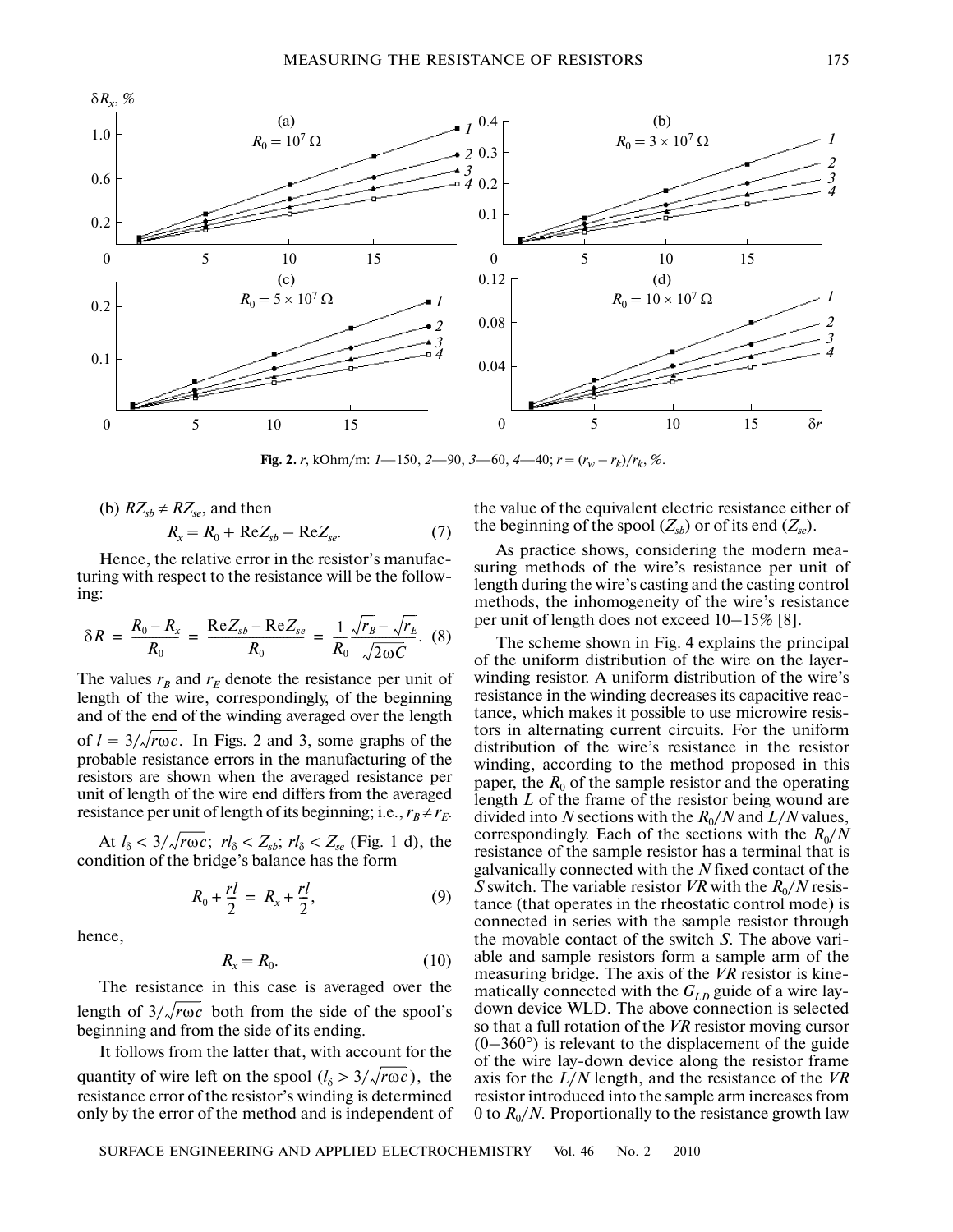

**Fig. 3.** δ*r*, %: *1*—20; *2*—15; *3*—10; *4*—5; *5*—1.

of the *VR* resistor introduced into the sample bridge arm, the resistance of the wire wound on the resistor frame also increases, forming the bridge arm being measured. Using the winding rate control, the quantity of the resistance of the wire placed onto the frame is maintained equal to the resistance quantity of the *VR* resistor introduced into the sample arm. Maintain ing the equality of these resistances in the winding pro-